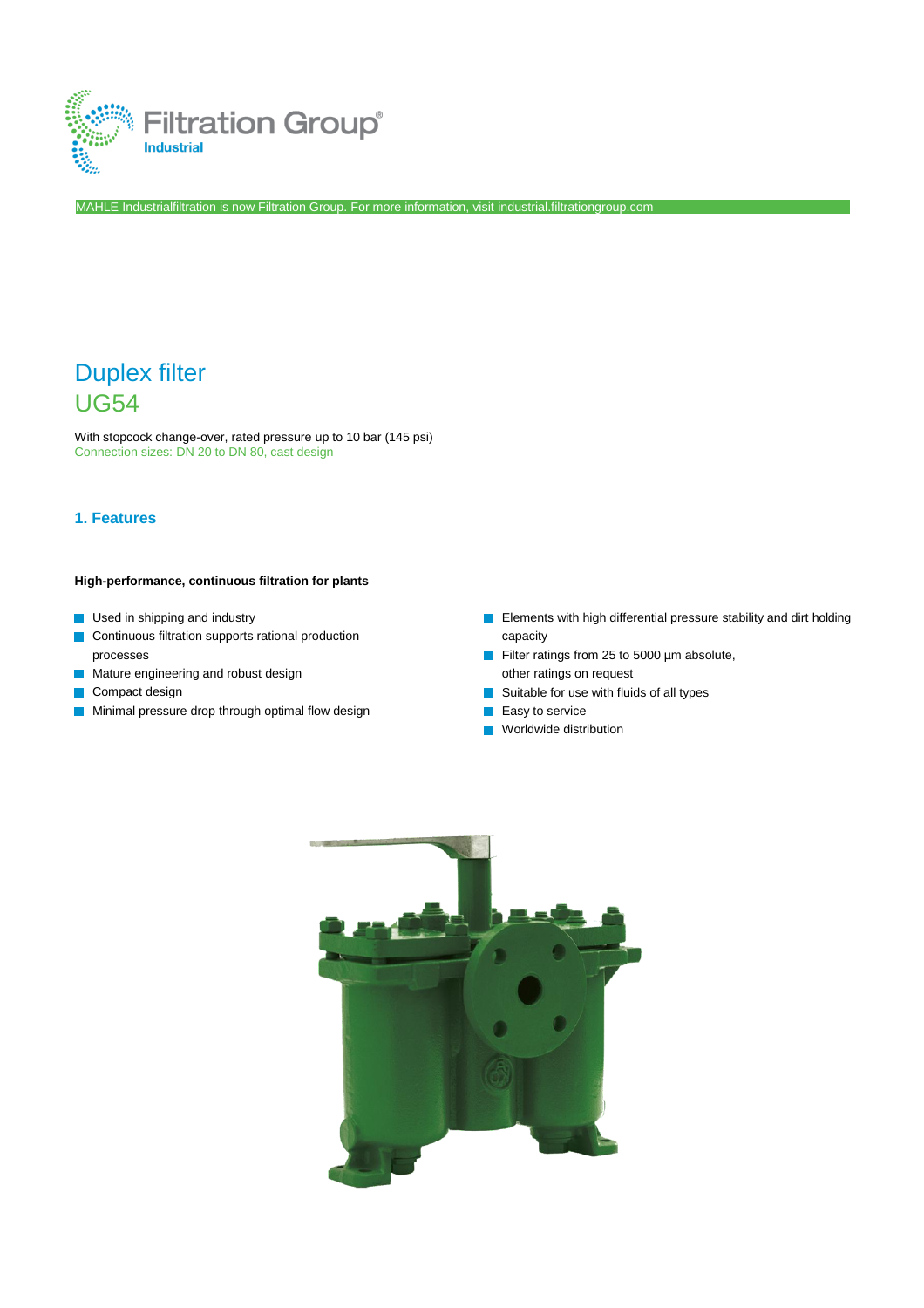### **2. Operating principle 3. Technical Data**

- $\blacksquare$  The two bowls of the duplex filter are each fitted with a filter element (perforated, smooth or pleated) through which the medium flows from the inside to the outside.
- One filter bowl is pressurised during operation to allow the medium to flow through the filter element in the required direction.
- The filter changes over to the second bowl without interrupting  $\mathcal{C}^{\mathcal{A}}$ the filtration process when a settable fouling threshold is reached.
- The non-operational bowl can then be opened and the filter ele- $\mathcal{C}^{\mathcal{A}}$ ment removed for cleaning.
- $\mathcal{C}^{\mathcal{A}}$ Duplex filters require no maintenance apart from cleaning the filter elements and inspecting the seals.

#### **4. Dimensions**

Connection: Flange: Material: Max. operating pressure: Test overpressure: Max. operating temperature: Filter element: Filter rating: DN 20 to DN 80 DIN 2501 PN 16 Nodular cast iron 40 10 bar 15 bar 120 °C Screen basket 25 to 5000 µm absolute, other ratings on request

'n <sub>2</sub>  $\overline{C}$  $\varnothing$  p प्रोण Øf d € م  $\circledR$ Q C ε ۱ ◙ 0 長



 $t = Drain$  $s =$ Vent

Z = Clearance required

\*1 = Differential pressure indicator

optional

**Type DN a b c d e Ø f g m h l Ø p s t Z Capacity [l] Weight [kg]** CT093210A08 | 80 | 380 | 170 | 295 | 520 | 480 | 18.0 | 60 | 100 | 580 | 16 | 176 | G1/4 |G1 1/2 | 810 | 8 CT083210A07 | 65 | 330 | 145 | 260 | 450 | 410 | 18.0 | 50 | 90 | 540 | 14 | 144 | G1/4 | G1 | 685 | 4.3 | 64 CT073210A05 | 50 | 265 | 125 | 230 | 380 | 350 | 14.0 | 50 | 80 | 438 | 15 | 126 | G1/4 | G1 | 565 | 2.7 | 40 CT063210A05 | 40 | 260 | 100 | 200 | 350 | 320 | 11.5 | 50 | 80 | 425 | 12 | 126 | G1/4 | G1 | 540 | 2.7 | 35 CT053210A04 | 32 | 210 | 95 | 180 | 284 | 260 | 11.5 | 36 | 60 | 340 | 10 | 90 | G1/8 | G3/4 | 520 | 0.8 | 21 CT043210A03 | 25 | 158 |83 | 165 | 272 | 248 | 11.5 | 36 | 60 | 310 | 10 | 90 | G1/8 | G3/4 | 315 | 0.8 | 17 CT033210A02 | 20 | 140 | 75 | 145 | 232 | 212 | 9.5 | 28 | 48 | 254 | 8 | 70 | G1/8 | G3/8 | 275 | 0.4 | 14

All dimensions except "s" and "t" in mm.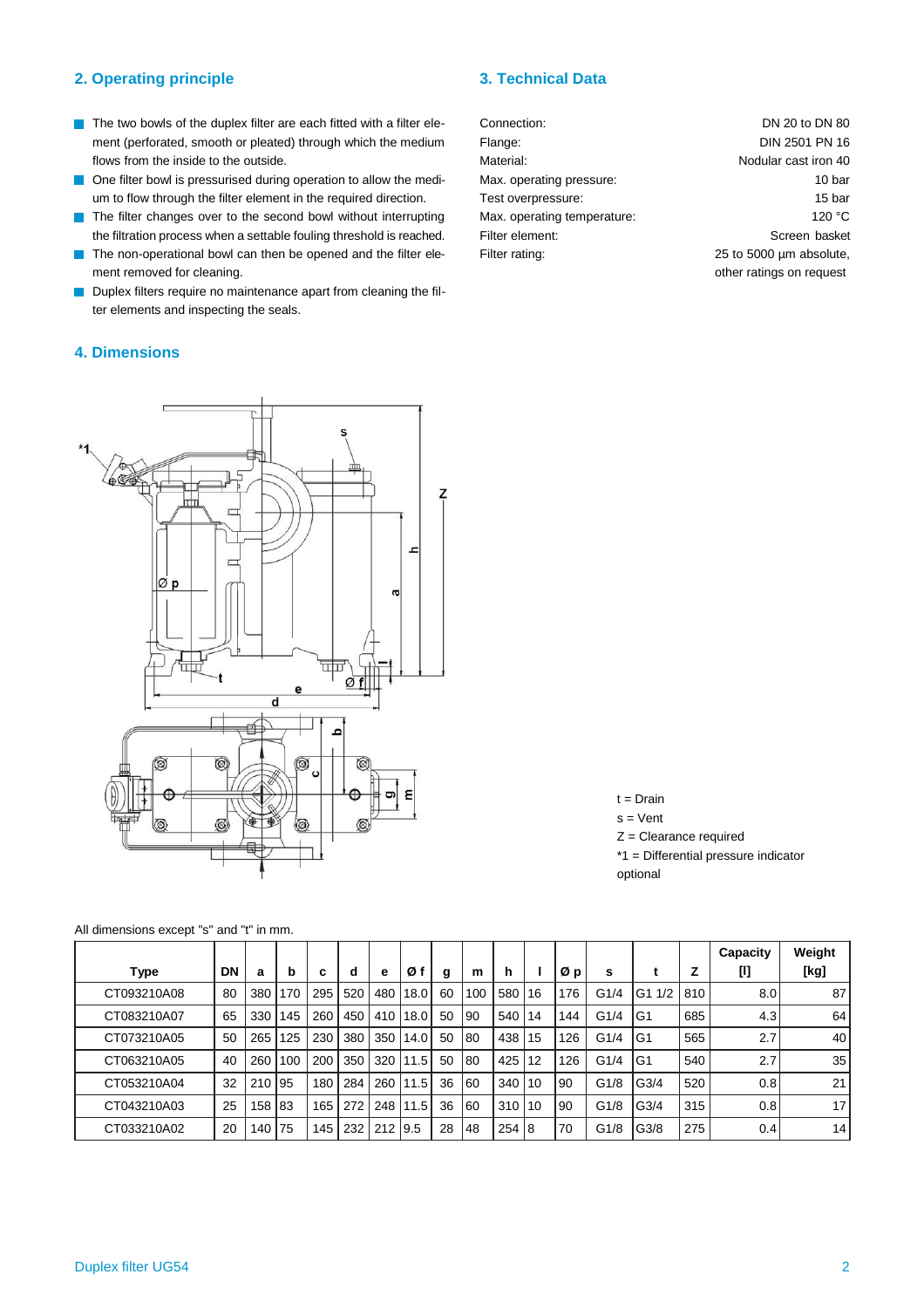#### **5. Design and application**

A wide range of filter elements are available for every duplex filter. The material, type of construction and filter surface and rating are expertly adapted to the specific filtration task based on the medium and capacity.

Each duplex filter can be supplied with various options to ensure the optimum performance for each particular application.

#### **Options:**

- **Heating (steam/thermal oil, electric)**
- Magnetic elements
- Differential pressure indicator/switch mounted on the filter

Duplex filters are not at all complicated to use and they guarantee continuous filtration. The necessary steps are described in the following:

- $\blacksquare$  The filter comprises two bowls with a cover and a parallel unit.
- Each bowl contains a vent port, a drain port and a filter element. T.
- The filter must be filled and vented before it is put into service. T Make sure the liquid flows through the filter in the direction indicated by the arrow, so that it enters the filter element at the top.
- Cylindrical elements are used for the filtration process. Impurities are trapped in the element and removed together with the latter when it is withdrawn from the housing for cleaning. The inside of the housing is permanently dirt-free as a result.
- The filter must be changed over and cleaned when a differential **T** pressure of approx. 7 m/water column is reached. This is done by turning the spanner in the direction of the other bowl. The spanner should be applied according to the marking. The flow direction of the medium in the pressurised bowl is indicated by a marking on the stopcock spanner hub.
- If the filter has a pressure balance pipe, the valve for this pipe must be opened and closed again prior to changing over to the other bowl.
- After the filter has been changed over, the cover of the non-pressurised bowl can be opened and the element lifted out vertically. To clean the filter element, either flush or blow it out or brush it with a soft brush. Carefully insert the cleaned element again vertically. When the cover is closed, the element is pressed against the support ring by means of the cover spring.
- The filter must be mounted without stress on flanges and feet. **Tale**
- If the medium has a tendency to form deposits, the filter must not be allowed to run dry.
- If the change-over unit is stiff (because the medium has formed deposits), the stopcock must be switched once every day.
- In order to replace the O-rings, press the stopcock down so that the bottom ring can be removed, then pull it up to enable the top ring to be removed. Be careful not to adjust the stopcock any farther than is absolutely necessary to replace the O-rings.